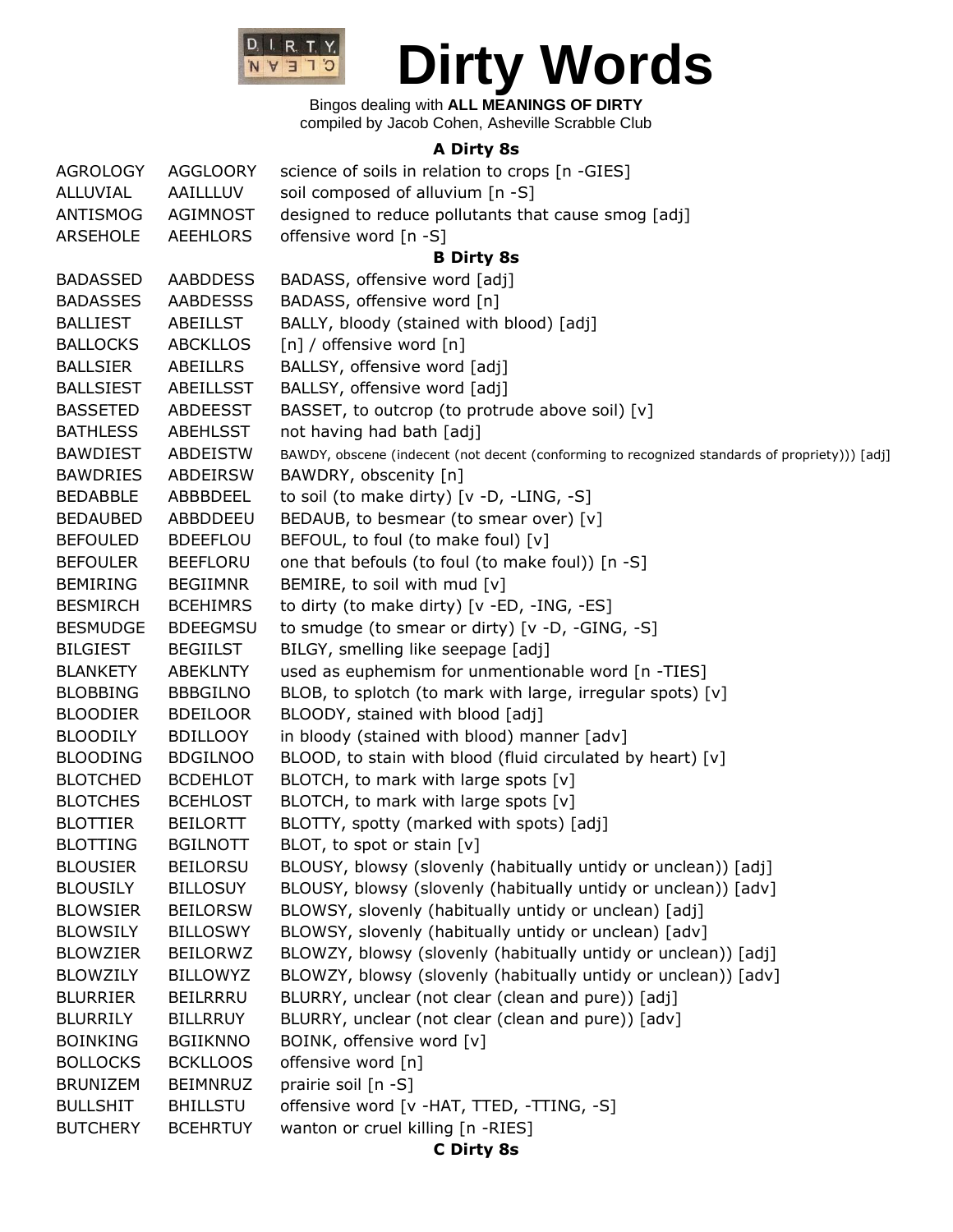

| <b>CHRESARD</b>  | <b>ACDEHRRS</b>  | available water of soil [n -S]                                                  |  |  |  |
|------------------|------------------|---------------------------------------------------------------------------------|--|--|--|
| <b>CLEANEST</b>  | <b>ACEELNST</b>  | CLEAN, free from dirt or stain [adj]                                            |  |  |  |
| <b>CLEANING</b>  | <b>ACEGILNN</b>  | act of ridding of dirt or stain [n -S] / CLEAN, to rid of dirt or stain [v]     |  |  |  |
| <b>CLEANISH</b>  | <b>ACEHILNS</b>  | CLEAN, free from dirt or stain [adj]                                            |  |  |  |
| <b>CLEANSER</b>  | <b>ACEELNRS</b>  | one that cleanses (to clean (to rid of dirt or stain)) [n -S]                   |  |  |  |
| <b>CLODDIER</b>  | <b>CDDEILOR</b>  | CLODDY, lumpy [adj]                                                             |  |  |  |
| <b>CLUTTERY</b>  | <b>CELRTTUY</b>  | characterized by disorder [adj]                                                 |  |  |  |
| <b>COLLYING</b>  | <b>CGILLNOY</b>  | COLLY, to blacken with coal dust [v]                                            |  |  |  |
| CONIOSIS         | <b>CIINOOSS</b>  | infection caused by inhalation of dust [n -SES]                                 |  |  |  |
| <b>COONSHIT</b>  | <b>CHINOOST</b>  | offensive word [n -S]                                                           |  |  |  |
| <b>COTQUEAN</b>  | ACENOQTU         | vulgar woman [n -S]                                                             |  |  |  |
| <b>CRASSEST</b>  | <b>ACERSSST</b>  | CRASS, grossly vulgar or stupid [adj]                                           |  |  |  |
| <b>CREEPIER</b>  | <b>CEEEIPRR</b>  | CREEPY, repugnant [adj]                                                         |  |  |  |
| <b>CREEPILY</b>  | <b>CEEILPRY</b>  | CREEPY, repugnant [adv]                                                         |  |  |  |
| <b>CRESYLIC</b>  | <b>CCEILRSY</b>  | pertaining to cresol (chemical disinfectant) [adj]                              |  |  |  |
| <b>CROCKING</b>  | <b>CCGIKNOR</b>  | CROCK, to soil (to make dirty) [v]                                              |  |  |  |
| <b>CRUDDIER</b>  | CDDEIRRU         | CRUDDY, filthy; contemptible [adj]                                              |  |  |  |
| <b>CRUDDING</b>  | CDDGINRU         | CRUD, to curd (to curdle (to congeal (to change from fluid to solid))) [v]      |  |  |  |
| <b>CULCHIEST</b> | <b>CCEHILSTU</b> | CULCHIE, offensive word [adj]                                                   |  |  |  |
| <b>CULSHIEST</b> | <b>CEHILSSTU</b> | CULSHIE, offensive word [adj]                                                   |  |  |  |
| <b>CUSSWORD</b>  | <b>CDORSSUW</b>  | profane or obscene word [n -S]                                                  |  |  |  |
|                  |                  | D Dirty 8s                                                                      |  |  |  |
| <b>DAGGLING</b>  | ADGGGILN         | DAGGLE, to drag in mud [v]                                                      |  |  |  |
| <b>DAMNABLE</b>  | AABDELMN         | detestable [adj]                                                                |  |  |  |
| DAMNABLY         | AABDLMNY         | DAMNABLE, detestable [adv]                                                      |  |  |  |
| <b>DAMNDEST</b>  | <b>ADDEMNST</b>  | DAMNED, damnable (detestable) [adj] / utmost (greatest degree or amount) [n -S] |  |  |  |
| <b>DAMNEDER</b>  | <b>ADDEEMNR</b>  | DAMNED, damnable (detestable) [adj]                                             |  |  |  |
| <b>DAUBIEST</b>  | ABDEISTU         | DAUBY, smeary (smeared) [adj]                                                   |  |  |  |
| <b>DECADENT</b>  | <b>ACDDEENT</b>  | one in state of mental or moral decay [n -S]                                    |  |  |  |
| <b>DEFECATE</b>  | <b>ACDEEEFT</b>  | to discharge feces [v -D, -TING, -S]                                            |  |  |  |
| <b>DEFILING</b>  | <b>DEFGIILN</b>  | DEFILE, to make dirty [v]                                                       |  |  |  |
| <b>DEGRADER</b>  | ADDEEGRR         | one that degrades (to debase) [n -S]                                            |  |  |  |
| <b>DEGREASE</b>  | <b>ADEEEGRS</b>  | to remove grease from [v -DS, -SING, -S]                                        |  |  |  |
| <b>DEGUMMED</b>  | DDEEGMMU         | DEGUM, to remove gum from [v]                                                   |  |  |  |
| <b>DELOUSER</b>  | <b>DEELORSU</b>  | one that delouses (to remove lice from) [n -S]                                  |  |  |  |
| <b>DEPRAVER</b>  | ADEEPRRV         | one that depraves (to corrupt in morals) [n -S]                                 |  |  |  |
| <b>DINGIEST</b>  | <b>DEGIINST</b>  | DINGY, grimy (dirty (unclean (not clean))) [adj]                                |  |  |  |
| <b>DIRTBALL</b>  | ABDILLRT         | dirty or contemptible person [n -S]                                             |  |  |  |
| <b>DIRTIEST</b>  | <b>DEIIRSTT</b>  | DIRTY, unclean (not clean (free from dirt or stain)) [adj]                      |  |  |  |
| <b>DIRTYING</b>  | <b>DGIINRTY</b>  | DIRTY, to make dirty [v]                                                        |  |  |  |
| <b>DISARRAY</b>  | AADIRRSY         | to disorder (to put out of order) [v -ED, -ING, -S]                             |  |  |  |
| <b>DISHEVEL</b>  | <b>DEEHILSV</b>  | to make messy [v -ED, -LLED, -ING, -LLING, -S]                                  |  |  |  |
| <b>DISORDER</b>  | <b>DDEIORRS</b>  | to put out of order [v -ED, -ING, -S]                                           |  |  |  |
| <b>DONNIKER</b>  | <b>DEIKNNOR</b>  | bathroom or privy [n -S]                                                        |  |  |  |
| <b>DOWDIEST</b>  | <b>DDEIOSTW</b>  | DOWDY, lacking in stylishness or neatness [adj]                                 |  |  |  |
| <b>DOWDYISH</b>  | <b>DDHIOSWY</b>  | DOWDY, lacking in stylishness or neatness [adj]                                 |  |  |  |
| <b>DRAFFISH</b>  | <b>ADFFHIRS</b>  | worthless refuse [adj]                                                          |  |  |  |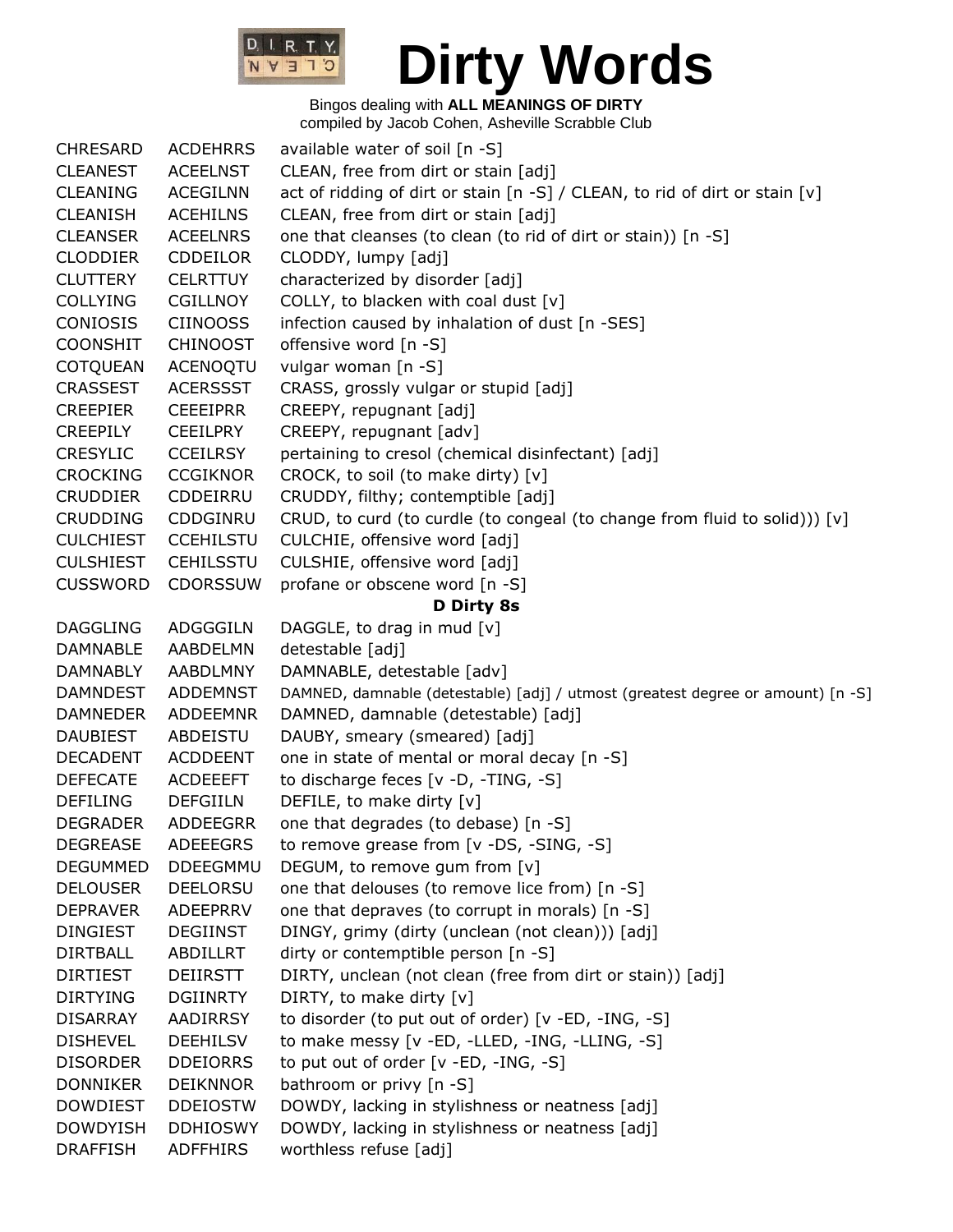

| <b>DRECKIER</b> | <b>CDEEIKRR</b> | DRECKY, trashy (resembling trash) [adj]                                                        |  |  |  |
|-----------------|-----------------|------------------------------------------------------------------------------------------------|--|--|--|
| <b>DRECKISH</b> | <b>CDEHIKRS</b> | DRECK, rubbish [adj]                                                                           |  |  |  |
| <b>DREDGING</b> | <b>DDEGGINR</b> | matter that is dredged up [n -S] / DREDGE, to clear with dredge (machine for scooping mud) [v] |  |  |  |
| <b>DREGGIER</b> | <b>DEEGGIRR</b> | DREGGY, full of dregs [adj]                                                                    |  |  |  |
| <b>DREGGISH</b> | <b>DEGGHIRS</b> | DREG, sediment of liquors [adj]                                                                |  |  |  |
| <b>DREKKIER</b> | <b>DEEIKKRR</b> | DREKKY, drecky (trashy (resembling trash)) [adj]                                               |  |  |  |
| <b>DUMPSITE</b> | <b>DEIMPSTU</b> | place for dumping rubbish [n -S]                                                               |  |  |  |
| <b>DUNGHEAP</b> | ADEGHNPU        | dunghill (heap of manure) [n -S]                                                               |  |  |  |
| <b>DUNGHILL</b> | <b>DGHILLNU</b> | heap of manure [n -S]                                                                          |  |  |  |
| <b>DUNGIEST</b> | <b>DEGINSTU</b> | DUNGY, filthy (offensively dirty) [adj]                                                        |  |  |  |
| <b>DURNDEST</b> | <b>DDENRSTU</b> | DURNED, damned (damnable (detestable)) [adj]                                                   |  |  |  |
| <b>DURNEDER</b> | <b>DDEENRRU</b> | DURNED, damned (damnable (detestable)) [adj]                                                   |  |  |  |
| <b>DUSTBALL</b> | <b>ABDLLSTU</b> | ball of dust [n -S]                                                                            |  |  |  |
| <b>DUSTCART</b> | <b>ACDRSTTU</b> | garbage truck [n -S]                                                                           |  |  |  |
| <b>DUSTHEAP</b> | ADEHPSTU        | pile of trash [n -S]                                                                           |  |  |  |
| <b>DUSTIEST</b> | <b>DEISSTTU</b> | DUSTY, full of dust [adj]                                                                      |  |  |  |
| <b>DUSTLESS</b> | <b>DELSSSTU</b> | being without dust [adj]                                                                       |  |  |  |
| <b>DUSTLIKE</b> | <b>DEIKLSTU</b> | resembling dust [adj]                                                                          |  |  |  |
|                 |                 | <b>E Dirty 8s</b>                                                                              |  |  |  |
| <b>EARTHING</b> | <b>AEGHINRT</b> | EARTH, to cover with earth (soil) [v]                                                          |  |  |  |
| <b>EFFLUENT</b> | <b>EEFFLNTU</b> | outflow [n -S]                                                                                 |  |  |  |
| <b>EFFLUVIA</b> | AEFFILUV        | byproducts in form of waste [n]                                                                |  |  |  |
| <b>EFFLUXES</b> | <b>EEFFLSUX</b> | EFFLUX, outflow [n]                                                                            |  |  |  |
| <b>EGESTING</b> | <b>EEGGINST</b> | EGEST, to discharge from body [v]                                                              |  |  |  |
| <b>EGESTION</b> | <b>EEGINOST</b> | act of egesting (to discharge from body) [n -S]                                                |  |  |  |
| <b>EGESTIVE</b> | <b>EEEGISTV</b> | EGESTION, act of egesting (to discharge from body) [adj]                                       |  |  |  |
| <b>ELUVIATE</b> | AEEILTUV        | to undergo transfer of materials in soil [v -D, -TING, -S]                                     |  |  |  |
| <b>EMBRUING</b> | <b>BEGIMNRU</b> | EMBRUE, to imbrue (to stain (to discolor or dirty)) [v]                                        |  |  |  |
| <b>EVILLEST</b> | <b>EEILLSTV</b> | EVIL, morally bad [adj]                                                                        |  |  |  |
| <b>EVILNESS</b> | <b>EEILNSSV</b> | quality of being evil (morally bad) [n -ES]                                                    |  |  |  |
| <b>EXCRETER</b> | <b>CEEERRTX</b> | one that excretes (to separate and eliminate from organic body) [n -S]                         |  |  |  |
|                 |                 | F Dirty 8s                                                                                     |  |  |  |
| <b>FECULENT</b> | <b>CEEFLNTU</b> | foul with impurities [adj]                                                                     |  |  |  |
| FEMINAZI        | AEFIIMNZ        | offensive word [n -S]                                                                          |  |  |  |
| <b>FILTHIER</b> | <b>EFHIILRT</b> | FILTHY, offensively dirty [adj]                                                                |  |  |  |
| <b>FILTHILY</b> | <b>FHIILLTY</b> | FILTHY, offensively dirty [adv]                                                                |  |  |  |
| <b>FOOTSLOG</b> | <b>FGLOOOST</b> | to march through mud [v -GGED, -GGING, -S]                                                     |  |  |  |
| <b>FOULNESS</b> | <b>EFLNOSSU</b> | state of being foul (offensive to senses) [n -ES]                                              |  |  |  |
| <b>FROUZIER</b> | <b>EFIORRUZ</b> | FROUZY, frowzy (unkempt (untidy (not tidy))) [adj]                                             |  |  |  |
| <b>FROWSIER</b> | <b>EFIORRSW</b> | FROWSY, frowzy (unkempt (untidy (not tidy))) [adj]                                             |  |  |  |
| <b>FROWSTED</b> | <b>DEFORSTW</b> | FROWST, to lounge in stuffy room [v]                                                           |  |  |  |
| <b>FROWZIER</b> | EFIORRWZ        | FROWZY, unkempt (untidy (not tidy (neat and orderly))) [adj]                                   |  |  |  |
| <b>FROWZILY</b> | <b>FILORWYZ</b> | FROWZY, unkempt (untidy (not tidy (neat and orderly))) [adv]                                   |  |  |  |
| <b>FRUMPIER</b> | EFIMPRRU        | FRUMPY, dowdy (lacking in stylishness or neatness) [adj]                                       |  |  |  |
| <b>FRUMPILY</b> | <b>FILMPRUY</b> | FRUMPY, dowdy (lacking in stylishness or neatness) [adv]                                       |  |  |  |
| <b>FUCKFACE</b> | ACCEFFKU        | offensive word [n -S]                                                                          |  |  |  |
| <b>FUCKHEAD</b> | ACDEFHKU        | offensive word [n -S]                                                                          |  |  |  |
|                 |                 |                                                                                                |  |  |  |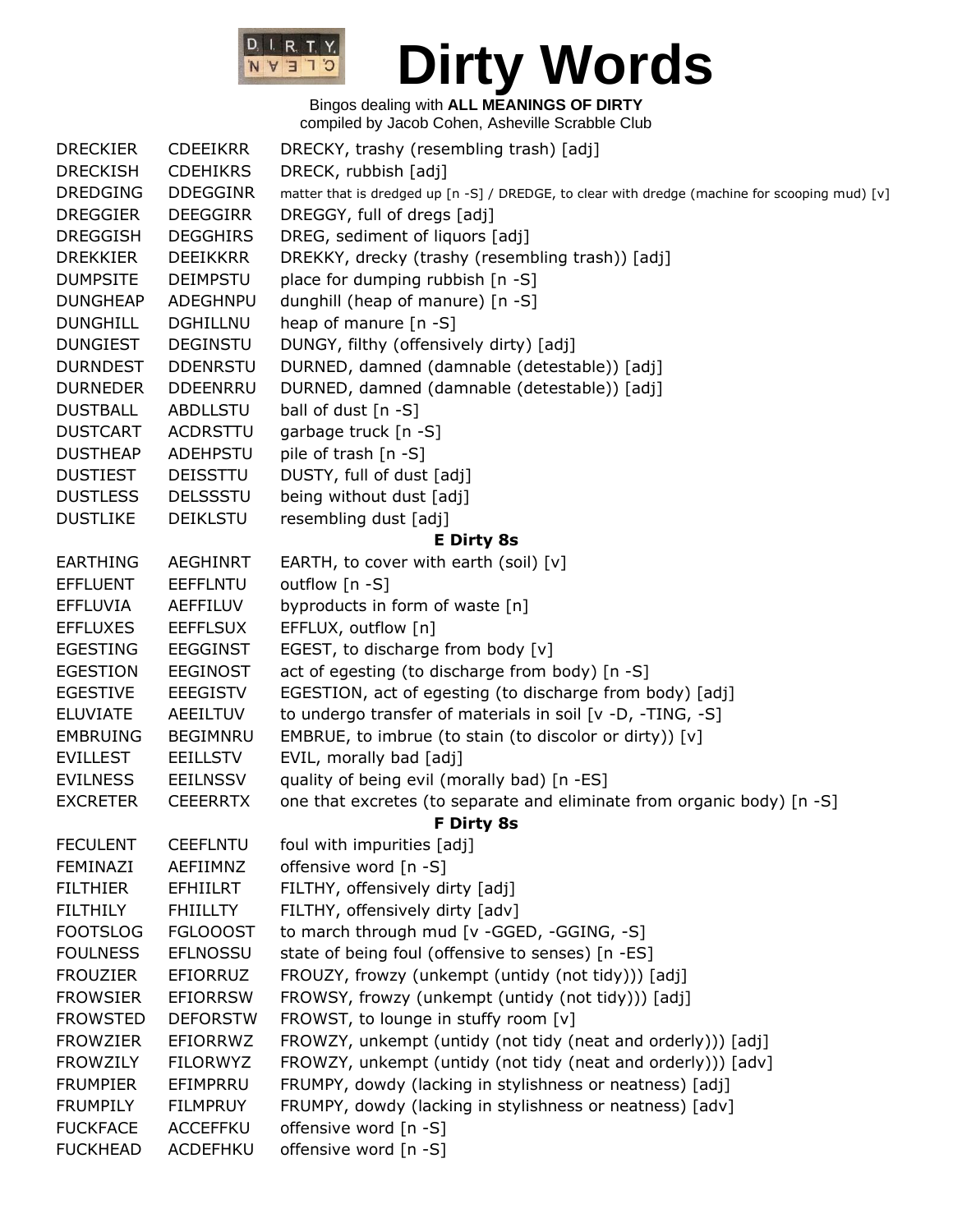

| <b>FUMIGATE</b>  | <b>AEFGIMTU</b>  | to subject to fumes in order to destroy pests [v -ED, -ING, -S]                   |  |  |  |
|------------------|------------------|-----------------------------------------------------------------------------------|--|--|--|
| <b>FUSTIEST</b>  | EFISSTTU         | FUSTY, musty [adj]                                                                |  |  |  |
| <b>FUZZIEST</b>  | <b>EFISTUZZ</b>  | FUZZY, blurry (unclear (not clear (clean and pure))) [adj]                        |  |  |  |
|                  |                  | <b>G Dirty 8s</b>                                                                 |  |  |  |
| <b>GERMIEST</b>  | <b>EEGIMRST</b>  | GERMY, full of germs [adj]                                                        |  |  |  |
| <b>GERMLIKE</b>  | <b>EEGIKLMR</b>  | resembling germ (microorganism that causes disease) [adj]                         |  |  |  |
| <b>GOBSHITE</b>  | <b>BEGHIOST</b>  | offensive word [n -S]                                                             |  |  |  |
| <b>GORINESS</b>  | <b>EGINORSS</b>  | state of being gory (bloody (stained with blood)) [n -ES]                         |  |  |  |
| <b>GRIMIEST</b>  | <b>EGIIMRST</b>  | GRIMY, dirty (unclean (not clean (free from dirt or stain))) [adj]                |  |  |  |
| <b>GRODIEST</b>  | <b>DEGIORST</b>  | GRODY, sleazy (of low quality or character) [adj]                                 |  |  |  |
| <b>GRUBBIER</b>  | <b>BBEGIRRU</b>  | GRUBBY, dirty (unclean (not clean (free from dirt or stain))) [adj]               |  |  |  |
| <b>GRUBBILY</b>  | <b>BBGILRUY</b>  | GRUBBY, dirty (unclean (not clean (free from dirt or stain))) [adv]               |  |  |  |
| <b>GRUBBING</b>  | <b>BBGGINRU</b>  | GRUB, to dig (to break up, turn over, or remove earth) [v]                        |  |  |  |
| <b>GRUNGIER</b>  | EGGINRRU         | GRUNGY, dirty (unclean (not clean (free from dirt or stain))) [adj]               |  |  |  |
| <b>GUMMIEST</b>  | <b>EGIMMSTU</b>  | GUMMY, resembling gum [adj]                                                       |  |  |  |
| <b>GUNGIEST</b>  | <b>EGGINSTU</b>  | GUNGY, gunky (filthy, sticky, or greasy) [adj]                                    |  |  |  |
| <b>GUNKIEST</b>  | <b>EGIKNSTU</b>  | GUNKY, filthy, sticky, or greasy [adj]                                            |  |  |  |
|                  |                  | H Dirty 8s                                                                        |  |  |  |
| <b>HALAZONE</b>  | AAEHLNOZ         | disinfectant for drinking water [n -S]                                            |  |  |  |
| <b>HARROWED</b>  | <b>ADEHORRW</b>  | HARROW, to break up and level soil [v]                                            |  |  |  |
| <b>HARROWER</b>  | <b>AEHORRRW</b>  | one that harrows (to break up and level soil) [n -S]                              |  |  |  |
| <b>HAZINESS</b>  | <b>AEHINSSZ</b>  | state of being hazy (unclear (not clear (clean and pure))) [n -ES]                |  |  |  |
| <b>HILLBILLY</b> | <b>BHIILLLLY</b> | offensive word for Appalachian person [n -LIES]                                   |  |  |  |
|                  |                  | I Dirty 8s                                                                        |  |  |  |
| <b>ICKINESS</b>  | <b>CEIIKNSS</b>  | state of being icky (repulsive) [n -ES]                                           |  |  |  |
| ILLUVIAL         | AIILLLUV         | ILLUVIUM, type of material accumulated in soil [adj]                              |  |  |  |
| ILLUVIUM         | IILLMUUV         | type of material accumulated in soil [n -IA, -S]                                  |  |  |  |
| <b>IMBRUING</b>  | <b>BGIIMNRU</b>  | IMBRUE, to stain (to discolor or dirty) [v]                                       |  |  |  |
| <b>IMPURELY</b>  | EILMPRUY         | IMPURE, not pure (free from anything different, inferior, or contaminating) [adv] |  |  |  |
| <b>IMPUREST</b>  | <b>EIMPRSTU</b>  | IMPURE, not pure (free from anything different, inferior, or contaminating) [adj] |  |  |  |
| <b>IMPURITY</b>  | <b>IIMPRTUY</b>  | something that is impure [n -TIES]                                                |  |  |  |
| <b>INDECENT</b>  | <b>CDEEINNT</b>  | not decent (conforming to recognized standards of propriety) [adj -ER, -EST]      |  |  |  |
| <b>INFECTED</b>  | <b>CDEEFINT</b>  | INFECT, to contaminate with disease-producing germs [v]                           |  |  |  |
| <b>INFECTER</b>  | <b>CEEFINRT</b>  | one that infects (to contaminate with disease-producing germs) [n -S]             |  |  |  |
| <b>INFECTOR</b>  | <b>CEFINORT</b>  | infecter (one that infects (to contaminate with disease-producing germs)) [n -S]  |  |  |  |
| <b>INFESTED</b>  | <b>DEEFINST</b>  | INFEST, to overrun in large numbers $[v]$                                         |  |  |  |
| <b>INFESTER</b>  | <b>EEFINRST</b>  | one that infests (to overrun in large numbers) [n -S]                             |  |  |  |
|                  |                  | J Dirty 8s                                                                        |  |  |  |
| <b>JAILBAIT</b>  | AABIIJLT         | offensive word [n -S]                                                             |  |  |  |
|                  |                  | <b>K Dirty 8s</b>                                                                 |  |  |  |
|                  |                  | L Dirty 8s                                                                        |  |  |  |
| LATERITE         | <b>AEEILRTT</b>  | type of soil [n -S]                                                               |  |  |  |
| <b>LEAFMOLD</b>  | <b>ADEFLLMO</b>  | soil composed mostly of decayed leaves [n -S]                                     |  |  |  |
| <b>LECHERED</b>  | <b>CDEEEHLR</b>  | LECHER, to engage in lechery [v]                                                  |  |  |  |
| <b>LEWDNESS</b>  | <b>DEELNSSW</b>  | state of being lewd (obscene (indecent (not decent))) [n -ES]                     |  |  |  |
| <b>LITHOSOL</b>  | <b>HILLOOST</b>  | type of soil [n -S]                                                               |  |  |  |
| LITTERED         | <b>DEEILRTT</b>  | LITTER, to scatter rubbish about [v]                                              |  |  |  |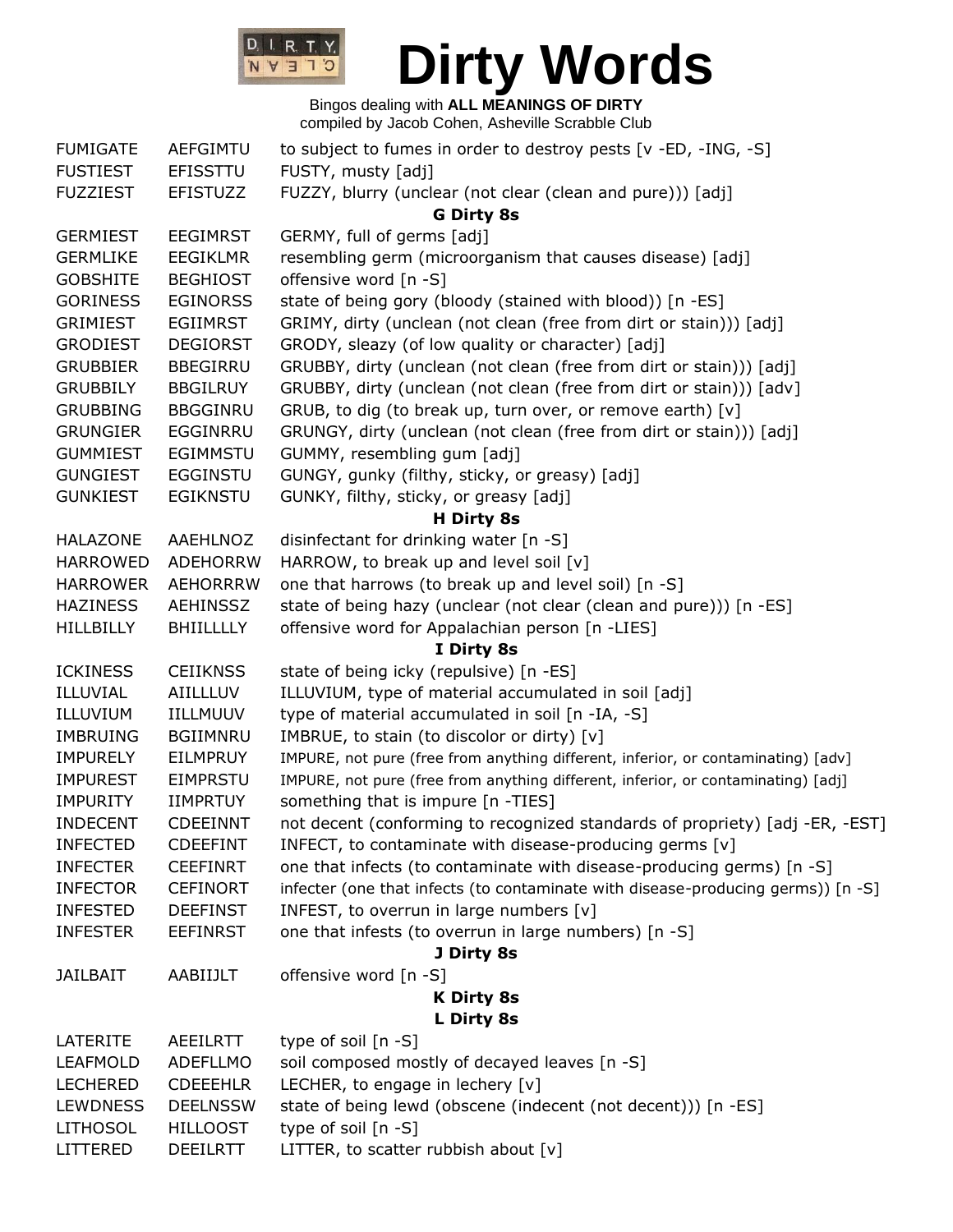

| <b>LITTERER</b> | EEILRRTT        | one that litters (to scatter rubbish about) [n -S]                         |  |  |
|-----------------|-----------------|----------------------------------------------------------------------------|--|--|
| LOESSIAL        | <b>AEILLOSS</b> | LOESS, soil deposit [adj]                                                  |  |  |
|                 |                 | <b>M Dirty 8s</b>                                                          |  |  |
| MALIGNLY        | AGILLMNY        | in evil (morally bad) manner [adv]                                         |  |  |
| MANURIAL        | AAILMNRU        | of or pertaining to manure [adj]                                           |  |  |
| <b>MANURING</b> | AGIMNNRU        | MANURE, to fertilize with manure (animal excrement) [v]                    |  |  |
| <b>MECONIUM</b> | CEIMMNOU        | first fecal excretion of newborn child [n -S]                              |  |  |
| <b>MESSIEST</b> | EEIMSSST        | MESSY, dirty or untidy [adj]                                               |  |  |
| <b>MINDFUCK</b> | CDFIKMNU        | offensive word [n -S]                                                      |  |  |
| <b>MIRKIEST</b> | <b>EIIKMRST</b> | MIRKY, murky (dark (having little or no light)) [adj]                      |  |  |
| <b>MISTIEST</b> | EIIMSSTT        | MISTY, blurry (unclear (not clear (clean and pure))) [adj]                 |  |  |
| MOLDERED        | <b>DDEELMOR</b> | MOLDER, to turn to dust by natural decay [v]                               |  |  |
| <b>MOONDUST</b> | <b>DMNOOSTU</b> | dust on moon [n -S]                                                        |  |  |
| <b>MOULDERS</b> | <b>DELMORSU</b> | MOULDER, to molder (to turn to dust by natural decay) [v]                  |  |  |
| <b>MUCKIEST</b> | <b>CEIKMSTU</b> | MUCKY, filthy (offensively dirty) [adj]                                    |  |  |
| <b>MUCKRAKE</b> | ACEKKMRU        | to search for and expose corruption [v -D, -KING, -S]                      |  |  |
| MUCKWORM        | <b>CKMMORUW</b> | worm found in manure [n -S]                                                |  |  |
| <b>MUDDIEST</b> | <b>DDEIMSTU</b> | MUDDY, covered or filled with mud [adj]                                    |  |  |
| MUDDYING        | <b>DDGIMNUY</b> | MUDDY, to make or become muddy [v]                                         |  |  |
| <b>MUDGUARD</b> | ADDGMRUU        | fender (metal guard over wheel of motor vehicle) [n -S]                    |  |  |
| <b>MUDPUPPY</b> | <b>DMPPPUUY</b> | large salamander [n -PPIES]                                                |  |  |
| <b>MUDSLIDE</b> | DDEILMSU        | mudflow down slope [n -S]                                                  |  |  |
| <b>MUDSLING</b> | <b>DGILMNSU</b> | to use insults and accusations against rival candidate [v -LUNG, -ING, -S] |  |  |
| <b>MUDSTONE</b> | <b>DEMNOSTU</b> | type of rock [n -S]                                                        |  |  |
| <b>MULCHING</b> | <b>CGHILMNU</b> | MULCH, to provide with protective covering for soil [v]                    |  |  |
| <b>MUNDUNGO</b> | <b>DGMNNOUU</b> | foul-smelling tobacco [n -S]                                               |  |  |
| <b>MURKIEST</b> | <b>EIKMRSTU</b> | MURKY, dark (having little or no light) [adj]                              |  |  |
| <b>MUSSIEST</b> | <b>EIMSSSTU</b> | MUSSY, messy (dirty or untidy) [adj]                                       |  |  |
| <b>MUSTIEST</b> | <b>EIMSSTTU</b> | MUSTY, having stale odor [adj]                                             |  |  |
|                 |                 | N Dirty 8s                                                                 |  |  |
| <b>NASTIEST</b> | <b>AEINSSTT</b> | NASTY, offensive to senses [adj]                                           |  |  |
| <b>NIFFIEST</b> | <b>EFFIINST</b> | NIFFY, stinky (emitting foul odor) [adj]                                   |  |  |
|                 |                 | O Dirty 8s                                                                 |  |  |
| <b>OOZINESS</b> | <b>EINOOSSZ</b> | state of being oozy (containing or resembling soft mud or slime) [n -ES]   |  |  |
| <b>ORDUROUS</b> | <b>DOORRSUU</b> | ORDURE, manure [adj]                                                       |  |  |
| <b>OUTHOUSE</b> | <b>EHOOSTUU</b> | toilet housed in small structure [n -S]                                    |  |  |
| <b>OVERFOUL</b> | <b>EFLOORUV</b> | too foul [adj]                                                             |  |  |
| <b>OVERLEWD</b> | <b>DEELORVW</b> | too lewd [adj]                                                             |  |  |
|                 |                 | P Dirty 8s                                                                 |  |  |
| <b>PALEOSOL</b> | <b>AELLOOPS</b> | layer of ancient soil [n -S]                                               |  |  |
| <b>PARAFORM</b> | <b>AAFMOPRR</b> | substance used as antiseptic [n -S]                                        |  |  |
| <b>PEDALFER</b> | <b>ADEEFLPR</b> | type of soil $[n -S]$                                                      |  |  |
| <b>PERVIEST</b> | <b>EEIPRSTV</b> | PERVY, sexually perverted [adj]                                            |  |  |
| PIGGIEST        | <b>EGGIIPST</b> | PIGGY, piggish (greedy or dirty) [adj]                                     |  |  |
| <b>PIGSTIES</b> | <b>EGIIPSST</b> | PIGSTY, pigpen (place where pigs are kept) [n]                             |  |  |
| <b>PISSHOLE</b> | <b>EHILOPSS</b> | offensive word [n -S]                                                      |  |  |
| PISSIEST        | <b>EIIPSSST</b> | PISSY, offensive word [adj]                                                |  |  |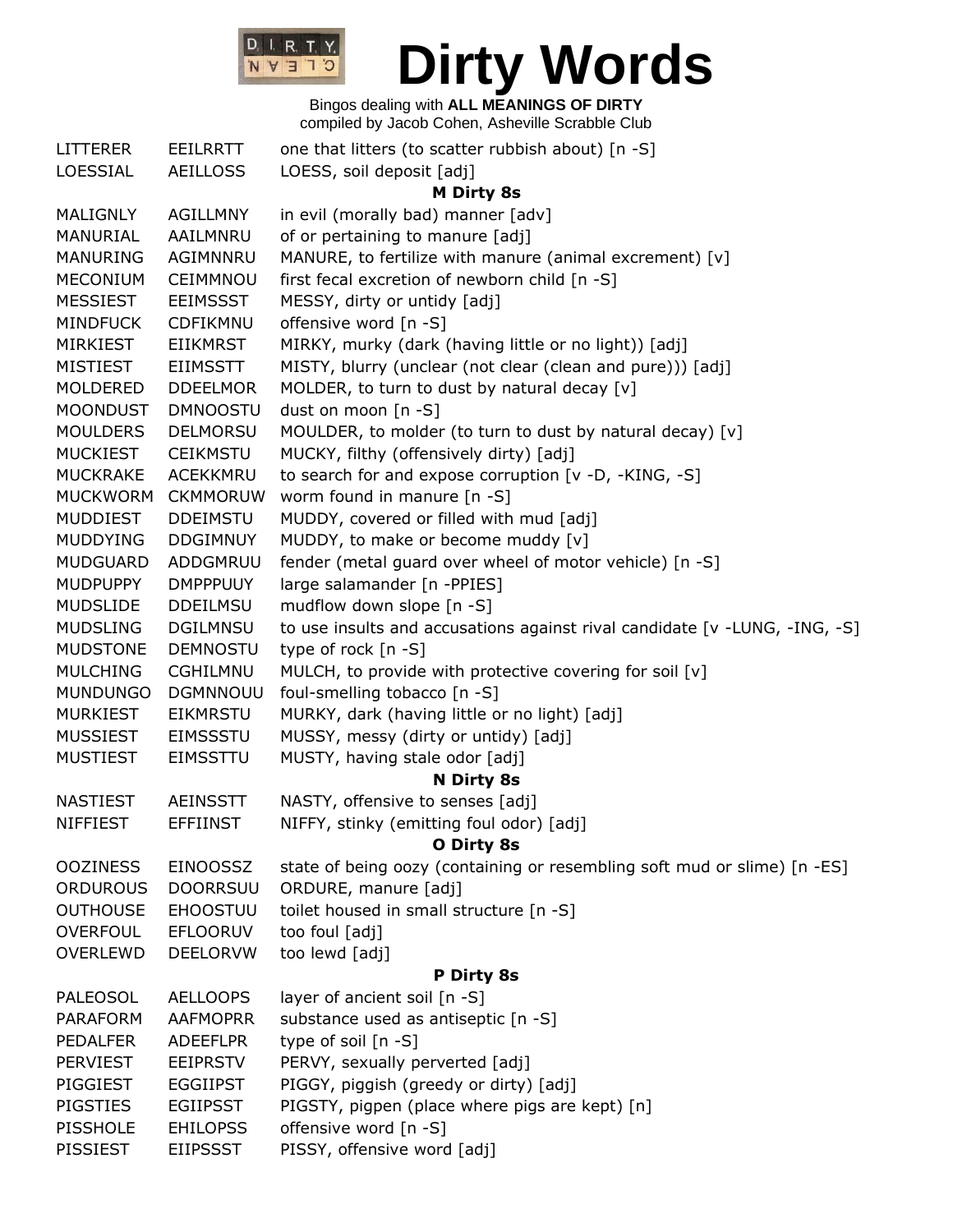

| PLANOSOL        | <b>ALLNOOPS</b> | type of soil [n -S]                                                       |  |  |  |
|-----------------|-----------------|---------------------------------------------------------------------------|--|--|--|
| PODSOLIC        | <b>CDILOOPS</b> | PODSOL, podzol (infertile soil) [adj]                                     |  |  |  |
| PODZOLIC        | <b>CDILOOPZ</b> | PODZOL, infertile soil [adj]                                              |  |  |  |
| <b>POLLUTER</b> | <b>ELLOPRTU</b> | one that pollutes (to make unclean or impure) [n -S]                      |  |  |  |
| <b>PONGIEST</b> | <b>EGINOPST</b> | PONGY, stinky (emitting foul odor) [adj]                                  |  |  |  |
| <b>PUTRIDLY</b> | <b>DILPRTUY</b> | PUTRID, being in decomposed, foul-smelling state [adv]                    |  |  |  |
|                 |                 | Q Dirty 8s                                                                |  |  |  |
| QUAGGIER        | AEGGIQRU        | QUAGGY, marshy (resembling marsh (tract of low, wet land)) [adj]          |  |  |  |
| QUAGMIRE        | AEGIMQRU        | area of marshy ground [n -S]                                              |  |  |  |
| QUAGMIRY        | AGIMQRUY        | marshy (resembling marsh (tract of low, wet land)) [adj -RIER, -RIEST]    |  |  |  |
|                 |                 | <b>R Dirty 8s</b>                                                         |  |  |  |
| <b>RACINESS</b> | <b>ACEINRSS</b> | quality of being racy (bordering on impropriety or indecency) [n -ES]     |  |  |  |
| <b>RADWASTE</b> | <b>AADERSTW</b> | radioactive waste [n -S]                                                  |  |  |  |
| <b>RAKEHELL</b> | <b>AEEHKLLR</b> | man lacking in moral restraint [n -S]                                     |  |  |  |
| <b>RALPHING</b> | <b>AGHILNPR</b> | RALPH, to vomit (to eject contents of stomach through mouth) [v]          |  |  |  |
| RANCIDER        | <b>ACDEINRR</b> | RANCID, having unpleasant odor or taste [adj]                             |  |  |  |
| <b>RANCIDLY</b> | <b>ACDILNRY</b> | RANCID, having unpleasant odor or taste [adv]                             |  |  |  |
| RATTIEST        | AEIRSTTT        | RATTY, infested with rats [adj]                                           |  |  |  |
| <b>RAUNCHES</b> | <b>ACEHNRSU</b> | RAUNCH, vulgarity [n]                                                     |  |  |  |
| <b>REECHIER</b> | <b>CEEEHIRR</b> | REECHY, foul, rancid [adj]                                                |  |  |  |
| <b>REEKIEST</b> | <b>EEEIKRST</b> | REEKY, reeking [adj]                                                      |  |  |  |
| RENDZINA        | ADEINNRZ        | type of soil [n -S]                                                       |  |  |  |
| <b>RIBALDER</b> | ABDEILRR        | RIBALD, characterized by crude language [adj]                             |  |  |  |
| RIBALDLY        | ABDILLRY        | crudely (unrefined (not refined)) [adv]                                   |  |  |  |
| RIBALDRY        | ABDILRRY        | crude language [n -RIES]                                                  |  |  |  |
| <b>ROILIEST</b> | <b>EIILORST</b> | ROILY, muddy (covered or filled with mud) [adj]                           |  |  |  |
| <b>ROOTBALL</b> | <b>ABLLOORT</b> | mass of plant's roots and surrounding soil [n -S]                         |  |  |  |
| <b>ROOTHOLD</b> | <b>DHLOOORT</b> | embedding of plant to soil through growing of roots [n -S]                |  |  |  |
| <b>ROTOTILL</b> | <b>ILLOORTT</b> | to till soil with type of farming implement [v -ED, -ING, -S]             |  |  |  |
| <b>RUBBISHY</b> | <b>BBHIRSUY</b> | RUBBISH, to reject as worthless [adj]                                     |  |  |  |
|                 |                 | S Dirty 8s                                                                |  |  |  |
| <b>SALACITY</b> | <b>AACILSTY</b> | lewdness (state of being lewd (obscene (indecent))) [n -TIES]             |  |  |  |
| <b>SAPROPEL</b> | <b>AELOPPRS</b> | mud consisting chiefly of decaying organic matter [n -S]                  |  |  |  |
| <b>SCABLAND</b> | <b>AABCDLNS</b> | rocky land with little soil cover [n -S]                                  |  |  |  |
| <b>SCAVENGE</b> | <b>ACEEGNSV</b> | to search through rubbish for usable items [v -D, -GING, -S]              |  |  |  |
| <b>SCHLUMPY</b> | <b>CHLMPSUY</b> | unattractive, slovenly [adj -PIER, -PIEST]                                |  |  |  |
| <b>SCROUNGY</b> | <b>CGNORSUY</b> | dirty (unclean (not clean (free from dirt or stain))) [adj -GIER, -GIEST] |  |  |  |
| <b>SCUMBALL</b> | <b>ABCLLMSU</b> | dirtbag (dirty or contemptible person) [n -S]                             |  |  |  |
| <b>SCUMLESS</b> | <b>CELMSSSU</b> | having no scum(impure or extraneous matter) [adj]                         |  |  |  |
| <b>SCUMLIKE</b> | <b>CEIKLMSU</b> | resembling scum (impure or extraneous matter) [adj]                       |  |  |  |
| <b>SCUMMIER</b> | <b>CEIMMRSU</b> | SCUMMY, covered with scum (impure or extraneous matter) [adj]             |  |  |  |
| <b>SCUMMILY</b> | <b>CILMMSUY</b> |                                                                           |  |  |  |
|                 |                 | SCUMMY, covered with scum (impure or extraneous matter) [adv]             |  |  |  |
| <b>SCUMMING</b> | <b>CGIMMNSU</b> | SCUM, to remove scum (impure or extraneous matter) from [v]               |  |  |  |
| <b>SCUZZBAG</b> | <b>ABCGSUZZ</b> | dirty or contemptible person [n -S]                                       |  |  |  |
| <b>SCUZZIER</b> | <b>CEIRSUZZ</b> | SCUZZY, dirty or shabby [adj]                                             |  |  |  |
| <b>SEPTICAL</b> | <b>ACEILPST</b> | SEPTIC, agent producing sepsis [adj]                                      |  |  |  |
| <b>SESSPOOL</b> | <b>ELOOPSSS</b> | cesspool (covered well or pit for sewage) [n -S]                          |  |  |  |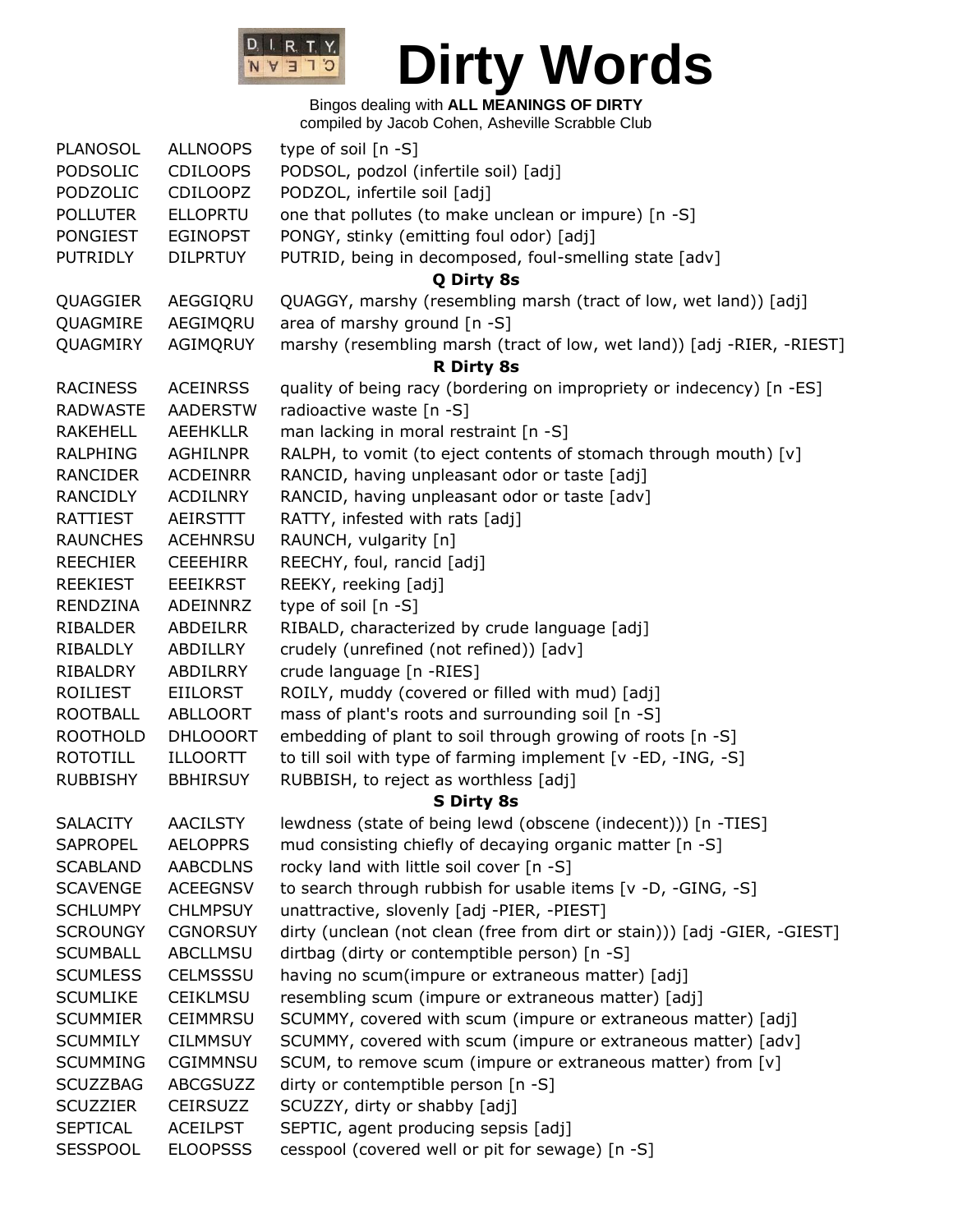

| <b>SEWERAGE</b>  | <b>AEEEGRSW</b>  | sewage (waste matter carried off by sewers) [n -S]                                                         |  |  |  |
|------------------|------------------|------------------------------------------------------------------------------------------------------------|--|--|--|
| <b>SEWERING</b>  | <b>EEGINRSW</b>  | SEWER, to clean or maintain sewers (underground conduits for waste) [v]                                    |  |  |  |
| <b>SHITFACE</b>  | <b>ACEFHIST</b>  | offensive word [n -S]                                                                                      |  |  |  |
| <b>SHITFACED</b> | <b>ACDEFHIST</b> | offensive word [adj]                                                                                       |  |  |  |
| <b>SHITHEAD</b>  | <b>ADEHHIST</b>  | offensive word [n -S]                                                                                      |  |  |  |
| <b>SHITHEEL</b>  | <b>EEHHILST</b>  | offensive word [n -S]                                                                                      |  |  |  |
| <b>SHITHOLE</b>  | <b>EHHILOST</b>  | offensive word [n -S]                                                                                      |  |  |  |
| <b>SHITLESS</b>  | <b>EHILSSST</b>  | offensive word [adj]                                                                                       |  |  |  |
| <b>SHITLIST</b>  | <b>HIILSSTT</b>  | offensive word [n -S]                                                                                      |  |  |  |
| <b>SHITLOAD</b>  | ADHILOST         | offensive word [n -S]                                                                                      |  |  |  |
| <b>SHITTIER</b>  | <b>EHIIRSTT</b>  | SHITTY, offensive word [adj]                                                                               |  |  |  |
| <b>SHITTIEST</b> | <b>EHIISSTTT</b> | SHITTY, offensive word [adj]                                                                               |  |  |  |
| <b>SHITTING</b>  | <b>GHIINSTT</b>  | SHIT, offensive word [v]                                                                                   |  |  |  |
| <b>SHITWORK</b>  | <b>HIKORSTW</b>  | offensive word [n -S]                                                                                      |  |  |  |
| <b>SHLUMPED</b>  | <b>DEHLMPSU</b>  | SHLUMP, to schlump (to go about lazily or sloppily dressed) [v]                                            |  |  |  |
| <b>SHTUPPED</b>  | <b>DEHPPSTU</b>  | SHTUP, offensive word [v]                                                                                  |  |  |  |
| <b>SIEROZEM</b>  | <b>EEIMORSZ</b>  | type of soil [n -S]                                                                                        |  |  |  |
| <b>SKANKIER</b>  | <b>AEIKKNRS</b>  | SKANKY, filthy or sleazy [adj]                                                                             |  |  |  |
| <b>SKEEVIER</b>  | <b>EEEIKRSV</b>  | SKEEVY, repulsive, disgusting [adj]                                                                        |  |  |  |
| <b>SKUNKIER</b>  | <b>EIKKNRSU</b>  | SKUNKY, having smell suggestive of skunk (mammal that can spray foul-smelling liquid) [adj]                |  |  |  |
| <b>SLANGING</b>  | <b>AGGILNNS</b>  | SLANG, to use slang (extremely informal or vulgar language) [v]                                            |  |  |  |
| <b>SLATTERN</b>  | <b>AELNRSTT</b>  | slovenly woman [n -S]                                                                                      |  |  |  |
| <b>SLEAZIER</b>  | <b>AEEILRSZ</b>  | SLEAZY, of low quality or character [adj]                                                                  |  |  |  |
| <b>SLEAZILY</b>  | <b>AEILLSYZ</b>  | SLEAZY, of low quality or character [adv]                                                                  |  |  |  |
| <b>SLEAZING</b>  | AEGILNSZ         | SLEAZE, to behave in sleazy manner [v]                                                                     |  |  |  |
| <b>SLEAZOID</b>  | ADEILOSZ         | person of low morals or character [n -S]                                                                   |  |  |  |
| <b>SLOBBISH</b>  | <b>BBHILOSS</b>  | resembling slob (slovenly or boorish person) [adj]                                                         |  |  |  |
| <b>SLOPPIER</b>  | <b>EILOPPRS</b>  | SLOPPY, messy (dirty or untidy) [adj]                                                                      |  |  |  |
| <b>SLOPPILY</b>  | <b>ILLOPPSY</b>  | SLOPPY, messy (dirty or untidy) [adv]                                                                      |  |  |  |
| <b>SLOPPING</b>  | <b>GILNOPPS</b>  | SLOP, to spill or splash [v]                                                                               |  |  |  |
| <b>SLOVENLY</b>  | <b>ELLNOSVY</b>  | habitually untidy or unclean [adj -LIER, -LIEST]                                                           |  |  |  |
| <b>SLUDGIER</b>  | <b>DEGILRSU</b>  | SLUDGY, covered with sludge [adj]                                                                          |  |  |  |
| <b>SLUDGING</b>  | <b>DGGILNSU</b>  | SLUDGE, to form sludge (muddy mass or sediment) [v]                                                        |  |  |  |
| <b>SLUMMING</b>  | <b>GILMMNSU</b>  | SLUM, to visit slums (squalid urban areas) [v]                                                             |  |  |  |
| <b>SLUTTISH</b>  | <b>HILSSTTU</b>  | SLUT, slovenly woman [adj]                                                                                 |  |  |  |
| SMEARIER         | <b>AEEIMRRS</b>  | SMEARY, smeared [adj]                                                                                      |  |  |  |
| SMEARING         | <b>AEGIMNRS</b>  | SMEAR, to spread with sticky, greasy, or dirty substance [v]                                               |  |  |  |
| <b>SMELLIER</b>  | <b>EEILLMRS</b>  | SMELLY, having unpleasant odor [adj]                                                                       |  |  |  |
| <b>SMIRCHED</b>  | <b>CDEHIMRS</b>  | SMIRCH, to soil (to make dirty) [v]                                                                        |  |  |  |
| <b>SMIRCHES</b>  | <b>CEHIMRSS</b>  | SMIRCH, to soil (to make dirty) [v]                                                                        |  |  |  |
| <b>SMUDGIER</b>  | <b>DEGIMRSU</b>  | SMUDGY, smudged [adj]                                                                                      |  |  |  |
| SMUDGILY         | <b>DGILMSUY</b>  | SMUDGY, smudged [adv]                                                                                      |  |  |  |
| SMUDGING         | <b>DGGIMNSU</b>  | act of smearing (to spread with sticky, greasy, or dirty substance) [n -S] / SMUDGE, to smear or dirty [v] |  |  |  |
| <b>SMUTCHED</b>  | <b>CDEHMSTU</b>  | SMUTCH, to smudge (to smear or dirty) [v]                                                                  |  |  |  |
| <b>SMUTCHES</b>  | <b>CEHMSSTU</b>  | SMUTCH, to smudge (to smear or dirty) [v]                                                                  |  |  |  |
| SMUTTIER         | EIMRSTTU         | SMUTTY, obscene (indecent (not decent (conforming to recognized standards of propriety))) [adj]            |  |  |  |
| SMUTTILY         | <b>ILMSTTUY</b>  | SMUTTY, obscene (indecent (not decent (conforming to recognized standards of propriety))) [adv]            |  |  |  |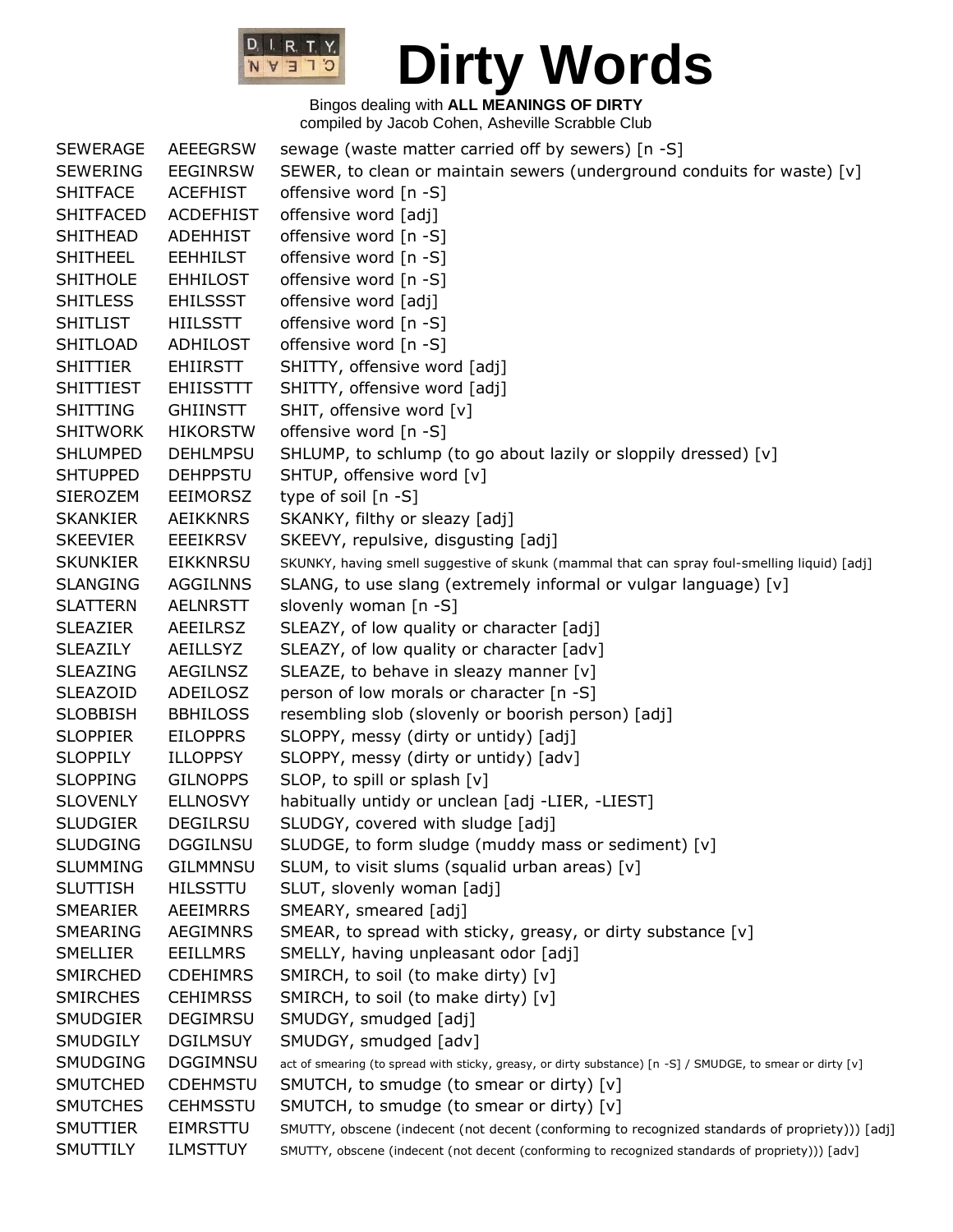

| SMUTTING        | <b>GIMNSTTU</b> | SMUT, to soil (to make dirty) [v]                                                            |  |  |  |
|-----------------|-----------------|----------------------------------------------------------------------------------------------|--|--|--|
| <b>SNUFFIER</b> | <b>EFFINRSU</b> | SNUFFY, dingy (grimy (dirty (unclean))) [adj]                                                |  |  |  |
| <b>SNUFFILY</b> | <b>FFILNSUY</b> | in snuffy (dingy (grimy (dirty))) manner [adv]                                               |  |  |  |
| <b>SOAPLESS</b> | <b>AELOPSSS</b> | having no soap [adj]                                                                         |  |  |  |
| <b>SOILLESS</b> | <b>EILLOSSS</b> | carried on without soil (finely divided rock mixed with organic matter) [adj]                |  |  |  |
| <b>SOLONETS</b> | <b>ELNOOSST</b> | solonetz (type of soil) [n -ES]                                                              |  |  |  |
| <b>SOLONETZ</b> | <b>ELNOOSTZ</b> | type of soil [n -ES]                                                                         |  |  |  |
| <b>SOOTIEST</b> | <b>EIOOSSTT</b> | SOOTY, covered with soot [adj]                                                               |  |  |  |
| SORDIDLY        | <b>DDILORSY</b> | SORDID, filthy (offensively dirty) [adv]                                                     |  |  |  |
| SPODOSOL        | <b>DLOOOPSS</b> | acidic forest soil [n -S]                                                                    |  |  |  |
| <b>STAINING</b> | AGIINNST        | STAIN, to discolor or dirty [v]                                                              |  |  |  |
| <b>STENCHES</b> | <b>CEEHNSST</b> | STENCH, foul odor [n]                                                                        |  |  |  |
| <b>STINKBUG</b> | <b>BGIKNSTU</b> | insect that emits foul odor [n -S]                                                           |  |  |  |
| <b>STINKIER</b> | <b>EIIKNRST</b> | STINKY, emitting foul odor [adj]                                                             |  |  |  |
| <b>STINKING</b> | <b>GIIKNNST</b> | STINK, to emit foul odor [v]                                                                 |  |  |  |
| <b>STINKPOT</b> | <b>IKNOPSTT</b> | jar containing foul-smelling combustibles formerly used in warfare [n -S]                    |  |  |  |
| <b>SUCKHOLE</b> | <b>CEHKLOSU</b> | offensive word [v -D, -LING, -S]                                                             |  |  |  |
| <b>SULLYING</b> | <b>GILLNSUY</b> | SULLY, to soil (to make dirty) [v]                                                           |  |  |  |
| <b>SUMBITCH</b> | <b>BCHIMSTU</b> | offensive word [n -ES]                                                                       |  |  |  |
|                 |                 | <b>T Dirty 8s</b>                                                                            |  |  |  |
| <b>TAINTING</b> | <b>AGIINTNT</b> | TAINT, to touch or affect slightly with something bad [v]                                    |  |  |  |
| <b>TARTARIC</b> | <b>AACIRRTT</b> | TARTAR, crust on teeth [adj]                                                                 |  |  |  |
| <b>TRASHIER</b> | <b>AEHIRRST</b> | TRASHY, resembling trash [adj]                                                               |  |  |  |
| <b>TRASHILY</b> | AHILRSTY        | TRASHY, resembling trash [adv]                                                               |  |  |  |
| <b>TRASHING</b> | <b>AGHINRST</b> | TRASH, to free from trash (worthless or waste matter) [v]                                    |  |  |  |
| <b>TRASHMAN</b> | <b>AAHMNRST</b> | person who removes trash [n -MEN]                                                            |  |  |  |
| <b>TRAUCHLE</b> | <b>ACEHLRTU</b> | to trachle (to draggle (to make wet and dirty)) [v -D, -LING, -S]                            |  |  |  |
|                 |                 | <b>U Dirty 8s</b>                                                                            |  |  |  |
| <b>UNBATHED</b> | ABDEHNTU        | not bathed (to wash (to cleanse by immersing in or applying liquid)) [adj]                   |  |  |  |
| <b>UNCHASTE</b> | <b>ACEHNSTU</b> | not chaste (morally pure) [adj -R, -ST]                                                      |  |  |  |
| <b>UNCOMBED</b> | <b>BCDEMNOU</b> | not combed (to arrange or clean with comb (toothed instrument)) [adj]                        |  |  |  |
| <b>UNKOSHER</b> | <b>EHKNORSU</b> | not kosher (to make fit to be eaten according to Jewish dietary laws) [adj]                  |  |  |  |
| <b>UNPURELY</b> | <b>ELNPRUUY</b> | not purely (in pure (free from anything different, inferior, or contaminating) manner) [adv] |  |  |  |
| <b>UNPURGED</b> | <b>DEGNPRUU</b> | not purged (to purify (to free from impurities)) [adj]                                       |  |  |  |
| UNRINSED        | <b>DEINNRSU</b> | not rinsed (to cleanse with clear water) [adj]                                               |  |  |  |
| UNTIDIED        | <b>DDEIINTU</b> | UNTIDY, to make untidy [v]                                                                   |  |  |  |
| <b>UNTIDIER</b> | DEIINRTU        | UNTIDY, not tidy (neat and orderly) [adj]                                                    |  |  |  |
| <b>UNTIDIES</b> | DEIINSTU        | UNTIDY, to make untidy [v]                                                                   |  |  |  |
| <b>UNTIDILY</b> | <b>DIILNTUY</b> | not tidily (in tidy (neat and orderly) manner) [adv]                                         |  |  |  |
| <b>UNWASHED</b> | <b>ADEHNSUW</b> | ignorant or underprivileged group [n -S]                                                     |  |  |  |
|                 |                 | V Dirty 8s                                                                                   |  |  |  |
| <b>VERTISOL</b> | <b>EILORSTV</b> | type of clayey soil [n -S]                                                                   |  |  |  |
| <b>VILENESS</b> | <b>EEILNSSV</b> | state of being vile (morally despicable or physically repulsive) [n -ES]                     |  |  |  |
| <b>VULGARER</b> | AEGLRRUV        | VULGAR, crude (unrefined (not refined (refine))) [adj]                                       |  |  |  |
| <b>VULGARLY</b> | <b>AGLLRUVY</b> | VULGAR, crude (unrefined (not refined (refine))) [adv]                                       |  |  |  |
|                 |                 | <b>W</b> Dirty 8s                                                                            |  |  |  |
| <b>WANTONED</b> | <b>ADENNOTW</b> | WANTON, to behave immorally [v]                                                              |  |  |  |